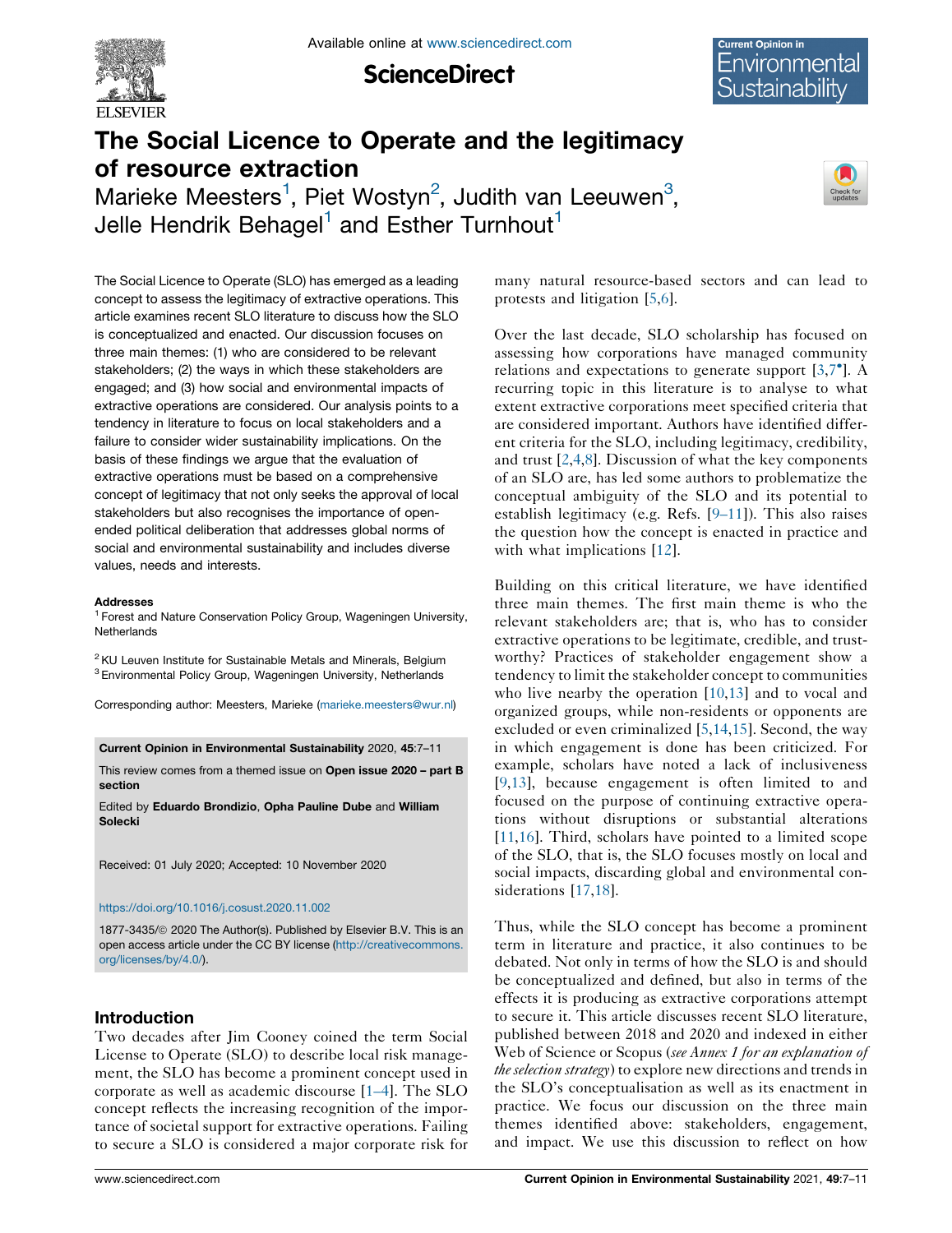and to what extent the SLO concept contributes to the legitimacy of extractive operations. Based on our findings, we argue that scholarly literature on extractive operations and the SLO needs to broaden its conception of legitimacy beyond local stakeholders' acceptance [[19,20](#page-3-0)]. Legitimacy should also include the justifiability of operations, that is, the extent to which extractive operations and their social and environmental impacts are seen to be in accordance with formal and informal rules, as well as societal norms and beliefs [\[11](#page-3-0),[21\]](#page-3-0). Using this broader notion of legitimacy is urgently needed to support a fuller evaluation of and critical reflection on the legitimacy of extractive operations.

## **Stakeholders**

Securing an SLO involves the attempt to gain support from stakeholders and communities [[1](#page-2-0)[,22](#page-3-0)]. Scholars have shown that corporations tend to prioritize residential or local, vocal, and well-organized citizens and social groups, at the expense of historically marginalized communities and individuals for whom no clearly visible or fair representational structure exist [\[9](#page-3-0),[16,23–26\]](#page-3-0). In addition, nonlocal stakeholders that are affected by and have an interest in extractive operations, including those related to global sustainability crises, are generally not considered [\[7](#page-3-0) ,[22,27](#page-3-0),[28,](#page-3-0)29 ]. This means that the [heterogeneity](#page-3-0) of stakeholders relevant for a SLO is overlooked  $[7^{\bullet}, 9, 30, 31, 32^{\bullet}]$  $[7^{\bullet}, 9, 30, 31, 32^{\bullet}]$  $[7^{\bullet}, 9, 30, 31, 32^{\bullet}]$  $[7^{\bullet}, 9, 30, 31, 32^{\bullet}]$ . What this [suggests](#page-3-0) is that the SLO literature is based upon a limited conception of who is a relevant stakeholder, what communities are, and whether and how they can be equal negotiation partners  $[29^{\circ},30,33,34^{\circ\bullet}]$  $[29^{\circ},30,33,34^{\circ\bullet}]$  $[29^{\circ},30,33,34^{\circ\bullet}]$  $[29^{\circ},30,33,34^{\circ\bullet}]$  $[29^{\circ},30,33,34^{\circ\bullet}]$  $[29^{\circ},30,33,34^{\circ\bullet}]$ .

In response to these limitations, literature stresses the importance of civil society actors to organize themselves and to strategically employ the SLO for establishing a political space  $[23,26,30,35$  $[23,26,30,35$  $[23,26,30,35$  $[23,26,30,35$  $[23,26,30,35$ <sup>\*\*</sup>]. SLO scholars note how such self-organized bottom up processes may help counter dominant understandings of stakeholders, facilitate open discussion about which stakeholders are relevant to include, and offer a platform for deliberating diverse values, including those that deviate from domi-nant development norms [[7](#page-3-0)<sup>•</sup>[,23](#page-3-0),[26,30](#page-3-0),[35](#page-3-0)<sup>••</sup>[,36](#page-3-0),[37\]](#page-3-0).

## Engagement

Studies have criticized companies for having a top-down approach to engagement rather than promoting meaningful two-way conversations with an active, emancipating role for stakeholders [[7](#page-3-0) [,33](#page-3-0)]. Such top-down approaches are often enabled by the infrastructural and institutional dependencies of local communities on extractive corporations, but they affect the quality and outcomes of engagement, and risk (re)producing uneven power relations and inequalities within and between stakeholder groups [[29](#page-3-0) ].

To address these limitations and power inequalities, recent SLO literature emphasizes alternative conceptualisations

of engagement that foreground continuous and equal deliberation and reflection. Social licenses differ from formal legal or political licences because they are not granted with a clear mandate and time-period [[13](#page-3-0)]. Instead, securing an SLO involves open-ended, context-specific and dynamic processes that require long-term engagement strategies [\[13](#page-3-0),[24](#page-3-0) [,33](#page-3-0),[38](#page-4-0)]. Such processes aid the recognition of diversity in values and sources of knowledge, postoperational impacts, and allow non-corporate and nongovernmental actors to co-design the engagement process  $[7^{\bullet}, 24^{\bullet}, 31, 33, 34^{\bullet \bullet}, 35^{\bullet \bullet}, 39^{\bullet}, 40].$  $[7^{\bullet}, 24^{\bullet}, 31, 33, 34^{\bullet \bullet}, 35^{\bullet \bullet}, 39^{\bullet}, 40].$  $[7^{\bullet}, 24^{\bullet}, 31, 33, 34^{\bullet \bullet}, 35^{\bullet \bullet}, 39^{\bullet}, 40].$  $[7^{\bullet}, 24^{\bullet}, 31, 33, 34^{\bullet \bullet}, 35^{\bullet \bullet}, 39^{\bullet}, 40].$ 

Governments play a crucial role in enabling deliberative spaces and in preventing corporations from exclusively determining the scope and design of engagement [\[31](#page-3-0),[41](#page-4-0)<sup>•</sup>[,42](#page-4-0)]. While it has been noted that powerful government-corporation collusions can constrain and deter opposition [[24](#page-3-0) ], it is important to consider such opposition and protest not just as a problem to be prevented or ignored, but as an expression of public values and a sign of important and ignored underlying issues [32 ]. [The](#page-3-0) assessment of the legitimacy of extractive operations should focus on the extent to which the SLO involves open-ended engagement approaches that include a more balanced set of values and worldviews.

## Impact

Extractive operations are often associated with negative social, environmental, cultural, political and economic impacts [\[7](#page-3-0) [,43](#page-4-0),[44\]](#page-4-0). Yet, empirical research into SLO rarely includes technical details, analyses, or reports. This absence of the actual material dimensions of extractive operations in SLO research is an important insight, since the operational design, qualities, and impacts of projects are often the locus of passionate public disputes [\[7](#page-3-0) ,[43,44](#page-4-0)]. From the few studies in our corpus that include this material dimension, only two explicitly relate the SLO to the expected severity and probability of social, economic and environmental impacts at different scales [\[27](#page-3-0),[37\]](#page-3-0). Another suggests that this omission serves to distract actors from considering these impacts [\[39](#page-4-0)<sup>°</sup>]. Thus, while the SLO literature analyses operations' efforts to reduce unrest through engagement, it – paradoxically – largely fails to address the actual social and environmental impacts that fuel this unrest in the first place  $[7^{\bullet},43]$  $[7^{\bullet},43]$  $[7^{\bullet},43]$  $[7^{\bullet},43]$ .

A way to engage more explicitly with the material impacts of extractive operations is by means of information. There is often an implicit and problematic assumption that stakeholders have the capacity to acquire such information themselves, distil potential impacts from this information, and organize themselves to voice their concerns [\[9](#page-3-0),[29](#page-3-0) ]. In response, scholars have argued that companies should take an active approach by enabling transparent, easily accessible, and reliable information about a wide range of (potential) impacts as a basis for engagement [\[43](#page-4-0),[45\]](#page-4-0). Moreover, this knowledge base needs to be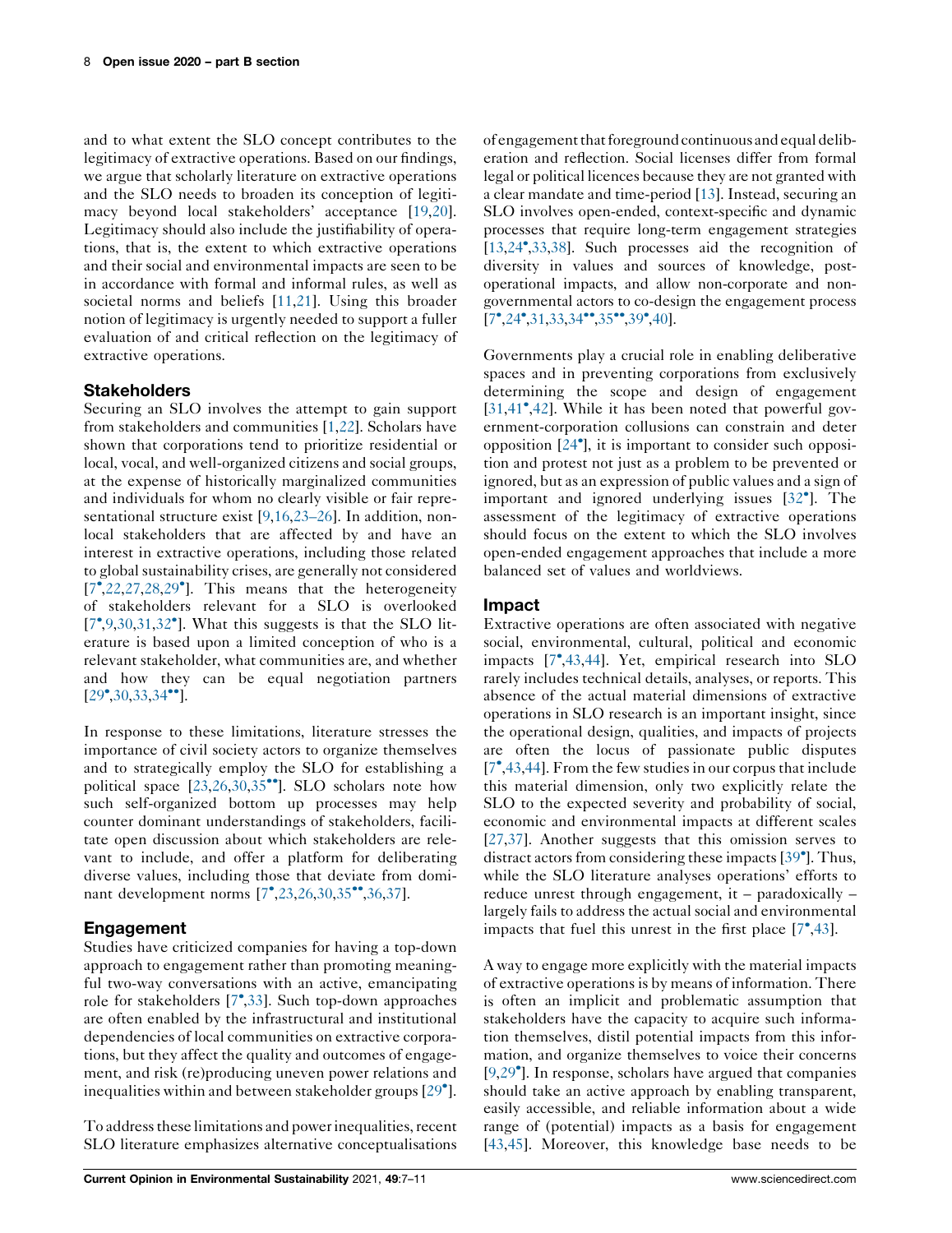<span id="page-2-0"></span>sufficiently diverse to align with the diverse worldviews and perspectives of stakeholders  $[45-47]$ . A co-production strategy that considers a broad range of stakeholders as active contributors to and co-producers of credible and relevant knowledge for assessing risks and importantly, for co-designing operations, is seen as promising for a fair and informed assessment of the legitimacy of extractive operations [[20,](#page-3-0)[48](#page-4-0)]. A second way to increase engagement with material impacts of operations is by connecting the SLO to discussions around the demand and desirability for extracted resources on local, regional, or global scales. This implies connecting the SLO with broadly supported international sustainability targets, such as the Sustainable Development Goals (SDGs) [\[18](#page-3-0),[49\]](#page-4-0).

#### **Conclusion**

The findings we have presented show that the way in which the SLO is enacted is characterized by a limited conception of stakeholder engagement and by insufficient attention towards the local, regional and global, social and environmental impacts of extractive operations. Multiple biases in the conceptualization and enactment of the SLO hinder meaningful engagement of stakeholders and prevent actual changes in extractive operations [\[27](#page-3-0)]. Specifically, we have seen: (1) a tendency to privilege well organized and local communities and groups over marginalized, 'dissident' or non-local stakeholders; (2) a concept of engagement that restricts opportunities for two-way dialogue and long-term, equal and meaningful deliberation; and (3) a failure to represent the actual nature and impacts of the operations at stake.

Drawing on the more critical literature that recognizes and reflects on these biases, we suggest to widen the scope of the SLO concept by: (1) including a diversity of local and non-local stakeholders; (2) improving the ability of these stakeholders to actively engage by creating longterm spaces for active and meaningful deliberation and co-production; and (3) enabling the coproduction of knowledge about impacts and risks of extractive operations, and incorporating international sustainability targets. What this comes down to is the creation of spaces for meaningful political deliberation across local-international scales that include diverse stakeholders and involve the co-production of knowledge about the diverse impacts and implications for extractive operations. This requires that extractive sites are connected to wider sustainability issues including pollution and emissions, patterns of production and consumption, and (global) inequality [\[50](#page-4-0),[51\]](#page-4-0).

Taken together, these suggestions imply a broader conception of legitimacy that includes not only the acceptance of relevant stakeholders but also the wider justifiability of extractive operations which foregrounds the importance of including diverse values, arguments and knowledge claims in SLO deliberations. This broader concept of legitimacy will require SLO scholarship to go beyond problematic approaches to engagement that primarily focus on acceptance by local stakeholders. These approaches have been criticized in studies of participation beyond the SLO [\[52–54](#page-4-0)], including studies that focus on the exclusion of indigenous and traditional communities [[55](#page-4-0)]. Although they remain common in research and practice, they are limited in their scope. Specifically, they prevent the explicit consideration of the wider political economic context in which extractive operations are situated and how this limits the inclusion of the diverse values and interests that are at stake, enables the perpetuation of power inequalities, and prevents the establishment of political spaces for equal and open deliberation about the desirability of extractive operations [\[20](#page-3-0),[56\]](#page-4-0).

To conclude, it is important that the SLO literature adopts a broader concept of legitimacy in its assessment and evaluation of extractive operations[\[11](#page-3-0),[19,20](#page-3-0)] and that it engages with other scholarship on participation and engagement, and on the political economy of extractivism. This will contribute to a fuller understanding of how and under what conditions extractive operations may meet local and global requirements for subsistence and human and ecological well-being and it will strengthen the conceptualization, evaluation and enactment of legitimacy in the SLO.

#### Funding statement

The research leading to this publication has received funding from the European Union's EU Framework Programme for Research and Innovation Horizon 2020 under Grant Agreement No <sup>776846</sup> (NEMO – [https://](https://h2020-nemo.eu) [h2020-nemo.eu](https://h2020-nemo.eu)), GA No 776473 (CROCODILE – [https://h2020-crocodile.eu/\)](https://h2020-crocodile.eu/) and GA No 821159 (TARANTULA – [https://h2020-tarantula.eu/\)](https://h2020-tarantula.eu/).

#### Conflict of interest statement

Nothing declared.

## Appendix A. Supplementary data

Supplementary material related to this article can be found, in the online version, at doi:[https://doi.org/10.](https://doi.org/10.1016/j.cosust.2020.11.002) [1016/j.cosust.2020.11.002.](https://doi.org/10.1016/j.cosust.2020.11.002)

#### References and recommended reading

Papers of particular interest, published within the period of review, have been highlighted as:

- of special interest
- •• of outstanding interest
- Thomson I, Boutilier RG: Modelling and measuring the social license to operate: fruits of a dialogue between theory and practice. Downloaded on June 18, 2020, on [https://socialicense.](https://socialicense.com/publications/Modelling and Measuring the SLO.pdf) [com/publications/Modelling%20and%20Measuring%20the%](https://socialicense.com/publications/Modelling and Measuring the SLO.pdf) [20SLO.pdf,](https://socialicense.com/publications/Modelling and Measuring the SLO.pdf) 2011.
- 2. Boutilier RG: [Frequently](http://refhub.elsevier.com/S1877-3435(20)30112-3/sbref0010) asked questions about the Social Licence to Operate. Impact Assess Project [Appraisal](http://refhub.elsevier.com/S1877-3435(20)30112-3/sbref0010) 2014, 32[:263-272.](http://refhub.elsevier.com/S1877-3435(20)30112-3/sbref0010)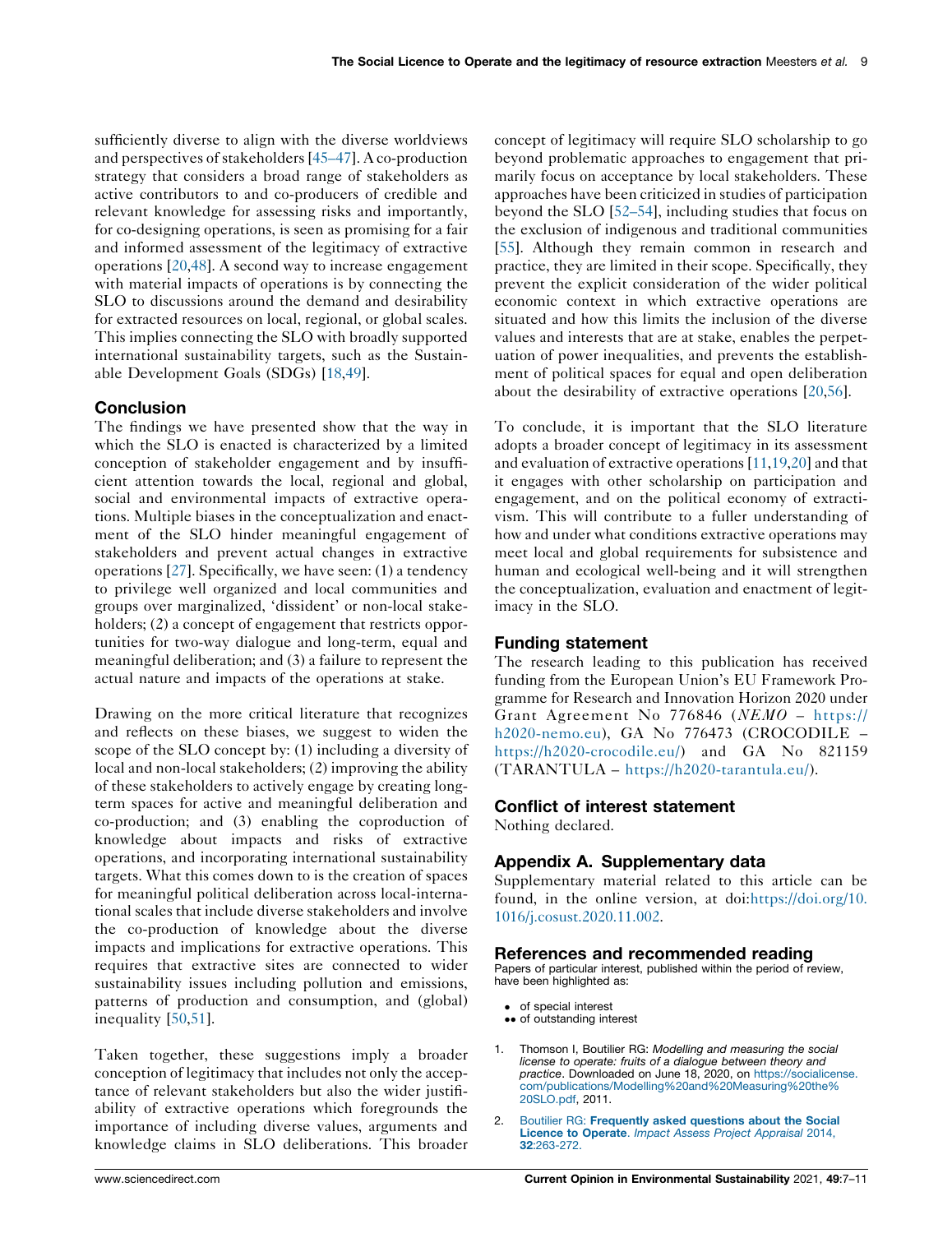- <span id="page-3-0"></span>3. Prno J, [Slocombe](http://refhub.elsevier.com/S1877-3435(20)30112-3/sbref0015) D: Exploring the origins of social license to operate in the mining sector: [perspectives](http://refhub.elsevier.com/S1877-3435(20)30112-3/sbref0015) from governance and [sustainability](http://refhub.elsevier.com/S1877-3435(20)30112-3/sbref0015) theories. Resour Policy 2012, 37:346-357.
- 4. Jijelava D, [Vanclay](http://refhub.elsevier.com/S1877-3435(20)30112-3/sbref0020) F: How a large project was halted by the lack of a Social Licence to Operate: testing the [applicability](http://refhub.elsevier.com/S1877-3435(20)30112-3/sbref0020) of the<br>[Thomson](http://refhub.elsevier.com/S1877-3435(20)30112-3/sbref0020) and Boutilier model. *Environ Impact Assess Rev* 2018, 73[:31-40.](http://refhub.elsevier.com/S1877-3435(20)30112-3/sbref0020)
- Hanna P, Vanclay F, Langdon EJ, Arts J: [Conceptualizing](http://refhub.elsevier.com/S1877-3435(20)30112-3/sbref0025) social protest and the [significance](http://refhub.elsevier.com/S1877-3435(20)30112-3/sbref0025) of protest action to large projects. Extr Ind Soc 2016, 3[:217-239.](http://refhub.elsevier.com/S1877-3435(20)30112-3/sbref0025)
- 6. Mitchell P: Top 10 Business Risks and Opportunities 2020. Ernst & Young Global Mining & Metals Leader. . Downloaded on June 14, 2020, on [https://www.ey.com/en\\_gl/mining-metals/](https://www.ey.com/en_gl/mining-metals/10-business-risks-facing-mining-and-metals) [10-business-risks-facing-mining-and-metals](https://www.ey.com/en_gl/mining-metals/10-business-risks-facing-mining-and-metals) 2019.
- 7.  $\bullet$ Voyer M, Van Leeuwen J: 'Social license to operate' in the blue economy. Resour Policy 2019, 62:102-113 [http://dx.doi.org/](http://dx.doi.org/10.1016/j.resourpol.2019.02.020)

[10.1016/j.resourpol.2019.02.020](http://dx.doi.org/10.1016/j.resourpol.2019.02.020) The authors demonstrate how conflicting underlying values challenge SLO at a cross-sectoral scale requires engaging a broader range of societal and political actors in debates around ocean governance than only at the local level.

- Vanclay F: [Principles](http://refhub.elsevier.com/S1877-3435(20)30112-3/sbref0040) to gain a Social Licence to Operate for **green initiatives and [biodiversity](http://refhub.elsevier.com/S1877-3435(20)30112-3/sbref0040) projects**. Curr Opin Environ<br>[Sustain](http://refhub.elsevier.com/S1877-3435(20)30112-3/sbref0040) 2017, **29**:48-56.
- 9. Owen J, Kemp D: Social licence and mining: a critical perspective. Resour Policy 2013, 38:29-35 [http://dx.doi.org/](http://dx.doi.org/10.1016/j.resourpol.2012.06.016) [10.1016/j.resourpol.2012.06.016](http://dx.doi.org/10.1016/j.resourpol.2012.06.016).
- 10. Harvey B, Bice S: Social impact [assessment,](http://refhub.elsevier.com/S1877-3435(20)30112-3/sbref0050) social [development](http://refhub.elsevier.com/S1877-3435(20)30112-3/sbref0050) programmes and Social Licence to Operate: tensions and [contradictions](http://refhub.elsevier.com/S1877-3435(20)30112-3/sbref0050) in intent and practice in the [extractive](http://refhub.elsevier.com/S1877-3435(20)30112-3/sbref0050) sector. Impact Assess Project Appraisal 2014, 32:327- [335.](http://refhub.elsevier.com/S1877-3435(20)30112-3/sbref0050)
- 11. De Jong W, Humphreys D: A failed Social Licence to Operate for the neoliberal modernization of Amazonian resource use: the underlying causes of the Bagua tragedy of Peru. Forestry 2016, 89:552-564 <http://dx.doi.org/10.1093/forestry/cpw033>.
- 12. [Demuijnck](http://refhub.elsevier.com/S1877-3435(20)30112-3/sbref0060) G, Fasterling B: The Social License to Operate. J Bus Ethics 2016, 136[:675-685.](http://refhub.elsevier.com/S1877-3435(20)30112-3/sbref0060)
- 13. Moffat K, Lacey J, Zhang A, Leipold S: The Social Licence to Operate: a critical review. Forestry 2016, 89:477-488 [http://dx.](http://dx.doi.org/10.1093/forestry/cpv044) [doi.org/10.1093/forestry/cpv044](http://dx.doi.org/10.1093/forestry/cpv044).
- 14. Owen J: Social license and the fear of mineras [interruptus](http://refhub.elsevier.com/S1877-3435(20)30112-3/sbref0070). [Geoforum](http://refhub.elsevier.com/S1877-3435(20)30112-3/sbref0070) 2016, 77:102-105.
- 15. Lansbury Hall N, Jeanneret T: Social Licence to Operate: an opportunity to enhance CSR for deeper communication and engagement. Corporate Commun Int J 2015, 20:213-227 [http://](http://dx.doi.org/10.1108/CCIJ-01-2014-0005) [dx.doi.org/10.1108/CCIJ-01-2014-0005.](http://dx.doi.org/10.1108/CCIJ-01-2014-0005)
- 16. Parsons R, Lacey J, Moffat K: [Maintaining](http://refhub.elsevier.com/S1877-3435(20)30112-3/sbref0080) legitimacy of a contested practice: how the minerals industry [understands](http://refhub.elsevier.com/S1877-3435(20)30112-3/sbref0080) its 'Social Licence to [Operate'](http://refhub.elsevier.com/S1877-3435(20)30112-3/sbref0080). Resour Policy 2014, 41:83-90.
- 17. Gehman J, Lefsrud LM, Fast S: Social License to [Operate:](http://refhub.elsevier.com/S1877-3435(20)30112-3/sbref0085) [legitimacy](http://refhub.elsevier.com/S1877-3435(20)30112-3/sbref0085) by another name? Can Public Adm 2017, 60:293-317.
- 18. Pedro A, Ayuk ET, Bodouroglou C, Milligan B, Ekins P, Oberle B: Towards a sustainable development licence to operate for the extractive sector. Miner Econ 2017, 30:153-165 [http://dx.doi.org/](http://dx.doi.org/10.1007/s13563-017-0108-9) [10.1007/s13563-017-0108-9.](http://dx.doi.org/10.1007/s13563-017-0108-9)
- 19. Beetham D: Max Weber and the [legitimacy](http://refhub.elsevier.com/S1877-3435(20)30112-3/sbref0095) of the modern state. Anal Kritik 1991, 13[:34-45.](http://refhub.elsevier.com/S1877-3435(20)30112-3/sbref0095)
- 20. Parkinson J: Legitimacy problems in [deliberative](http://refhub.elsevier.com/S1877-3435(20)30112-3/sbref0100) democracy. Political Stud 2003, 51[:180-196.](http://refhub.elsevier.com/S1877-3435(20)30112-3/sbref0100)
- 21. McCullough A: The Legitimacy of States and Armed Non-state Actors: Topic Guide. . Downloaded on June 14, 2020, on GSDRC Birmingham, UK: University of Birmingham; 2015 In: [http://www.](http://www.gsdrc.org/wp-content/uploads/2015/08/Legitimacy.pdf) [gsdrc.org/wp-content/uploads/2015/08/Legitimacy.pdf](http://www.gsdrc.org/wp-content/uploads/2015/08/Legitimacy.pdf).
- 22. Moffat K, Zhang A: The paths to Social Licence to Operate: an integrative model explaining community acceptance of mining. Resour Policy 2014, 39:61-70 [http://dx.doi.org/10.1016/j.](http://dx.doi.org/10.1016/j.resourpol.2013.11.003) [resourpol.2013.11.003](http://dx.doi.org/10.1016/j.resourpol.2013.11.003).
- 23. Filer C, Gabriel J: How could nautilus minerals get a Social Licence to Operate the world's first deep sea mine? Mar Policy 2018, 95:394-400 [http://dx.doi.org/10.1016/j.](http://dx.doi.org/10.1016/j.marpol.2016.12.001) [marpol.2016.12.001](http://dx.doi.org/10.1016/j.marpol.2016.12.001).
- 24. Bowles P, MacPhail F, Tetreault D: Social licence versus
- $\cdot$ procedural justice: competing narratives of (Il)legitimacy at the San Xavier mine, Mexico. Resour Policy 2019, 61:157-165 <http://dx.doi.org/10.1016/j.resourpol.2019.02.005>

Illustrated with a case study of a Mexican mine, authors show how competing narratives of legitimacy determine who to consult, how the operation is assessed, and how it influences company-state relations.

- 25. Nyembo N, Lees Z: Barriers to implementing a social license to operate in mining communities: a case study of peri-urban South Africa. Extr Ind Soc 2020, 7:153-160 [http://dx.doi.org/](http://dx.doi.org/10.1016/j.exis.2020.01.007) [10.1016/j.exis.2020.01.007](http://dx.doi.org/10.1016/j.exis.2020.01.007).
- 26. Ofori JJY, Ofori DR: Earning a social license to operate: perspectives of mining communities in Ghana. Extr Ind Soc 2019, 6:531-541 [http://dx.doi.org/10.1016/j.exis.2018.11.005.](http://dx.doi.org/10.1016/j.exis.2018.11.005)
- 27. Brueckner M, Eabrasu M: Pinning down the social license to operate (SLO): the problem of normative complexity. Resour Policy 2018, 59:217-226 [http://dx.doi.org/10.1016/j.](http://dx.doi.org/10.1016/j.resourpol.2018.07.004) [resourpol.2018.07.004.](http://dx.doi.org/10.1016/j.resourpol.2018.07.004)
- 28. Baines J, Edwards P: The role of relationships in achieving and maintaining a social licence in the New Zealand aquaculture sector. Aquaculture 2018, 485:140-146 [http://dx.doi.org/10.1016/](http://dx.doi.org/10.1016/j.aquaculture.2017.11.047) [j.aquaculture.2017.11.047](http://dx.doi.org/10.1016/j.aquaculture.2017.11.047).
- 29. Mercer-Mapstone L, Rifkin W, Louis W, Moffat K: Power,  $\cdot$ participation, and exclusion through dialogue in the extractive industries: who gets a seat at the table? Resour Policy 2019, 61:190-199 <http://dx.doi.org/10.1016/j.resourpol.2018.11.023>

This article shows that existing stakeholder engagement frameworks lack inclusivity and processes to distribute power among stakeholders, for example, through capacity building in communication skills; dealing with conflict; general education; and technical information.

- 30. Matebesi S, Marais L: Social licensing and mining in South **Africa: reflections from community protests at a mining site**.<br>*Resour Policy* 2018, **59**:371-378 [http://dx.doi.org/10.1016/j.](http://dx.doi.org/10.1016/j.resourpol.2018.08.009) [resourpol.2018.08.009.](http://dx.doi.org/10.1016/j.resourpol.2018.08.009)
- 31. Szablowski D: "Legal enclosure" and resource extraction: territorial transformation through the enclosure of local and indigenous law. Extr Ind Soc 2019, 6:722-732 [http://dx.doi.org/](http://dx.doi.org/10.1016/j.exis.2018.12.005) [10.1016/j.exis.2018.12.005](http://dx.doi.org/10.1016/j.exis.2018.12.005).
- 32. Vanclay F, Hanna P: Conceptualizing company response to  $\cdot$ community protest: principles to achieve a social license to operate. Land 2019, 8:101 [http://dx.doi.org/10.3390/](http://dx.doi.org/10.3390/land8060101) [land8060101](http://dx.doi.org/10.3390/land8060101)

This article stipulates that local unrest and protest can be warning signs that point towards specific actions to be taken. Authors also offer plenty of practical guidance to do so.

- 33. Luke H, Emmanouil N: 'All dressed up with nowhere to go': navigating the coal seam gas boom in the Western Downs region of Queensland. Extre Ind Soc 2019, 6:1350-1361 [http://dx.](http://dx.doi.org/10.1016/j.exis.2019.11.003) [doi.org/10.1016/j.exis.2019.11.003](http://dx.doi.org/10.1016/j.exis.2019.11.003).
- 34. Lytle M, Hitch M: Miners and mendicants: a cautionary tale. Extr
- Ind Soc 2019, 6:498-503 [http://dx.doi.org/10.1016/j.](http://dx.doi.org/10.1016/j.exis.2019.02.005) [exis.2019.02.005](http://dx.doi.org/10.1016/j.exis.2019.02.005)

Authors demonstrate the importance for the resource developer to influence governments to provide basis social infrastructure and to assist in creating local social assets rather than short-term services.

35.  $\ddot{\phantom{0}}$ Gunster S, Neubauer RJ: (De) legitimating extractivism: the<br>shifting politics of social licence. Environ Politics 2019, 28:707-726 <http://dx.doi.org/10.1080/09644016.2018.1507290>

The authors demonstrate the counter-hegemonic potential of the SLO to further democratic principles in extractive contexts. The SLOs very vagueness may facilitate the contestation that is essential for democracy.

- 36. Kelly R, Fleming A, Pecl GT: Social licence for marine conservation science. Front Mar Sci 2018, 5:1-6 [http://dx.doi.](http://dx.doi.org/10.3389/fmars.2018.00414) [org/10.3389/fmars.2018.00414.](http://dx.doi.org/10.3389/fmars.2018.00414)
- 37. Mather C, Fanning L: Social licence and aquaculture: towards a research agenda. Mar Policy 2019, 99:275-282 [http://dx.doi.org/](http://dx.doi.org/10.1016/j.marpol.2018.10.049) [10.1016/j.marpol.2018.10.049](http://dx.doi.org/10.1016/j.marpol.2018.10.049).